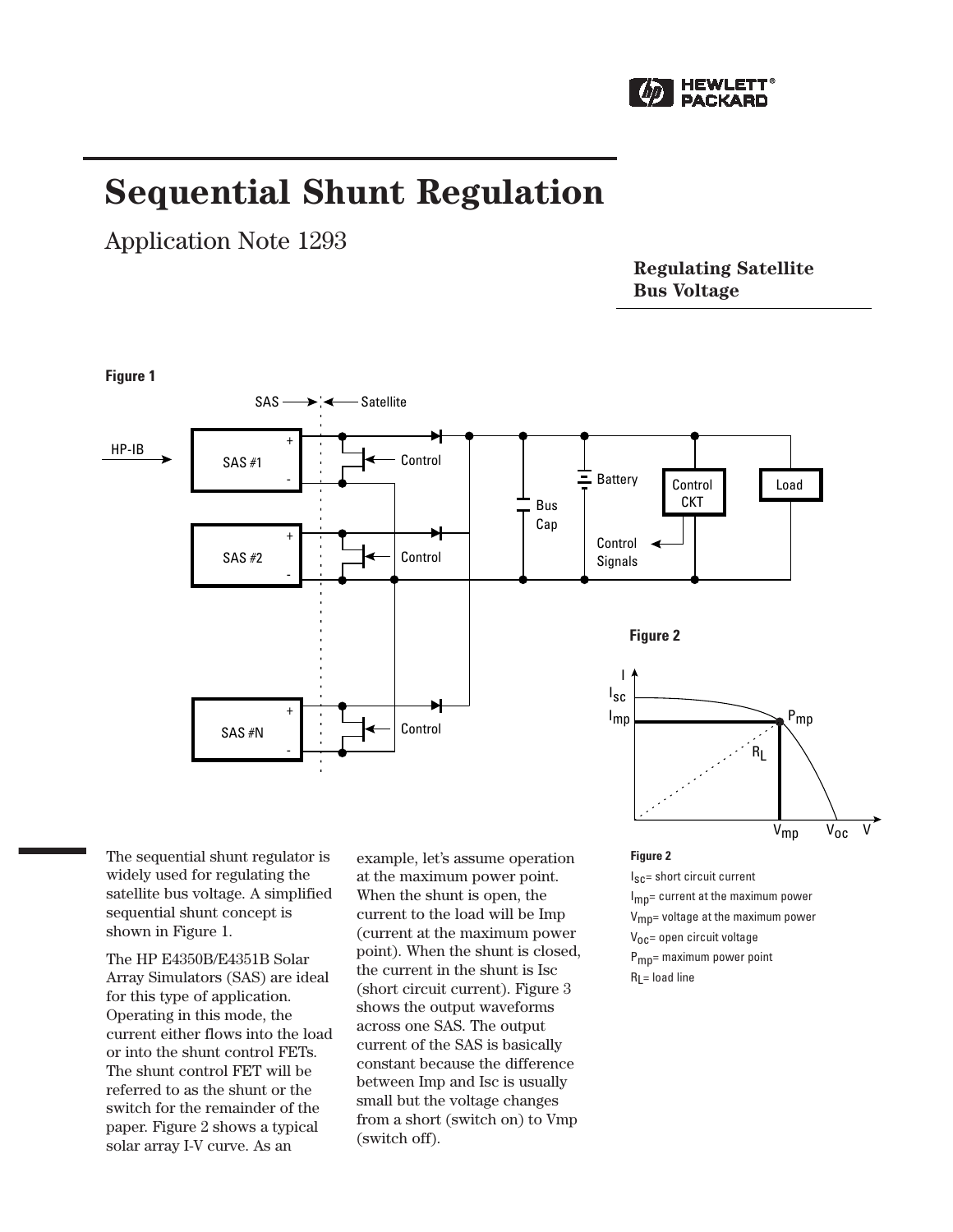

# **Figure 3**

If bus voltage  $= Vmp$ , then Output power delivered to the bus =  $(1-D)$  (N) (Pmp) where:  $D = On$  duty cycle of the shunt FET, N = Number of SAS supplies, Pmp = Maximum power point. To satisfy the power demands of the power system of the satellite, the output voltage of the SAS has to rise within 2 to 10 usec when the shunt is opened and the operating point changes from the short circuit point to the operating load point on the curve. The E4350B/E4351B low output

capacitance (<50 nF) allows this fast rise time and also limits the turn on switching losses in the shunt switch. The HP E4350B/E4351B can handle switching frequencies up to 50 KHz. Figure 3 shows the output voltage and current of the HP E4351B when the shunt switches at 50 KHz with shunt FET rise and fall times of 2 usec. For this test, the HP E4351B is in Simulator mode (refer to data sheet) and the I-V curve defined by these four parameters:  $\text{Isc} = 4.00 \text{A}$ ,  $\text{Imp} = 3.75 \text{A}$ , Vmp=120V and Voc =130V. The

wire inductance in the test circuit is very small. As the inductance increases, the voltage overshoot on the output voltage will increase, but will be limited by fast acting internal clamp circuits. The overshoot and undershoot in the current (Figure 3) are due to the internal output snubber, as part of the output capacitance, charging and discharging. Note that in Figure 1, the bus capacitor across the battery is required to smooth the bus current and lower the ripple.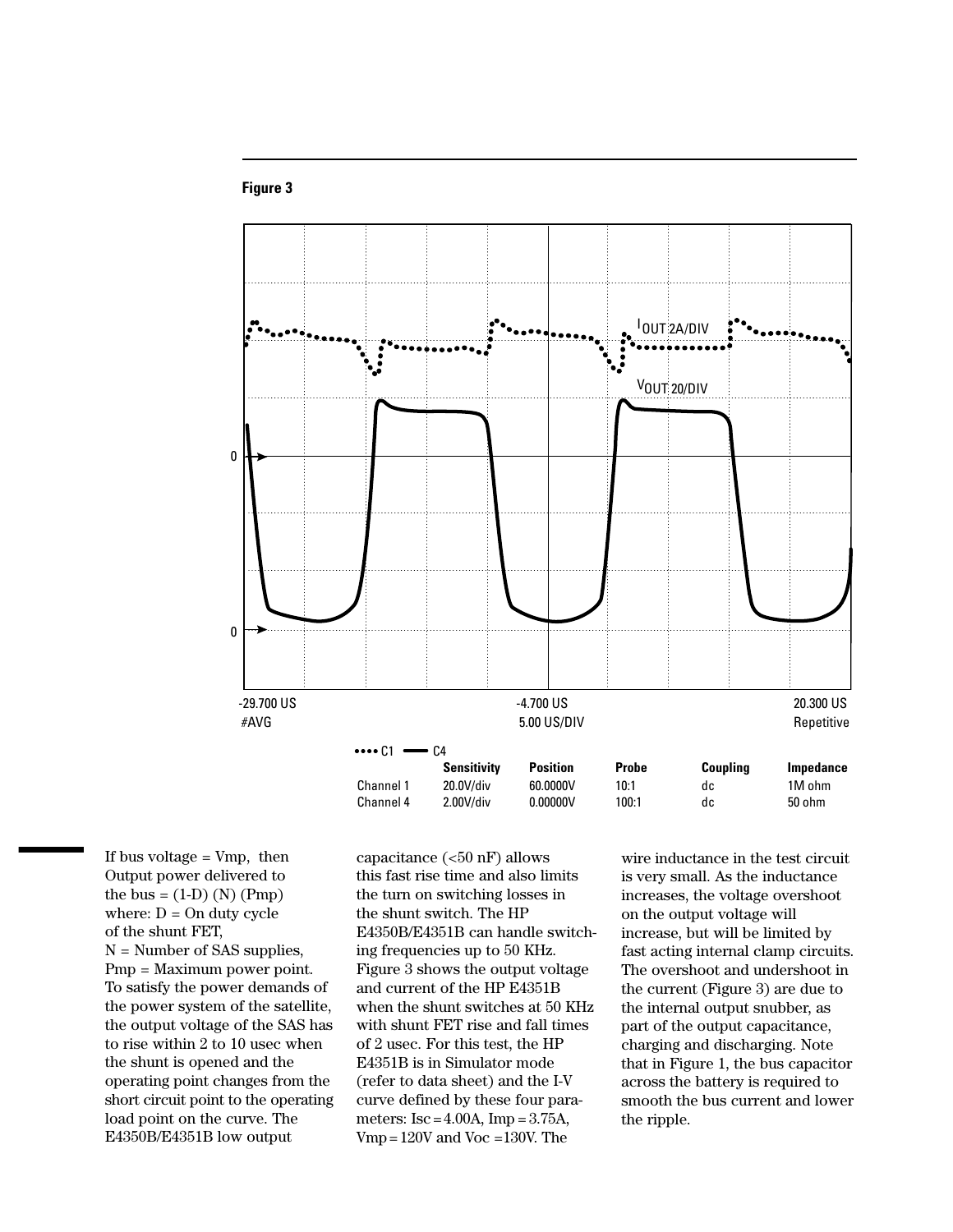



Figure 1 shows diodes in series with each output of the SAS (after the shunt). These diodes isolate the supplies so that when one shunt is on, the output of the other SAS's is not pulled low. The diodes should have very fast recovery time, otherwise the power dissipation in the diode and the shunt FET will be high. Higher levels of noise will also occur if slow diodes are used, or if the FET rise and fall times are too fast. The latter can be controlled by adjusting the FET gate resistor. Snubber (RC) across the diodes may help reduce the switching noise and voltage overshoots. A heatsink may be needed to keep the diode cool and within the temperature ratings.

Voltage and current ratings of the shunt switch are determined by the Voc and Isc parameters.

The heatsink design for the switch will depend on the switching frequency and the duty cycle and the output current. Higher switching frequency and higher duty cycle (ON time) will increase the power dissipation in the shunt FET.

A different sequential shunt that some customers use is shown in Figure 4. In this configuration, the bus voltage cannot be lower than the output voltage of the upper SAS. Since only one half of the string is shunted, the bus voltage will always have a minimum voltage that is at least half of the string. The major advantage of this technique is that it reduces the power dissipation in the FET by reducing the switching

losses because the voltage across the FET is half. It may also make the selection of the FET easier since a lower voltage part can be used. Sometimes a linear device is used instead of a switch in order to have better control on the voltage, but this results in higher power dissipation in the linear device.

In the sequential shunt configuration, the number of strings is limited by the total power required. When using the HP E4350B/E4351B, strings may be added or subtracted as necessary for the particular application. Each string is programmable over the IEEE-488.2 bus using SCPI (standard commands for programmable instruments) commands.